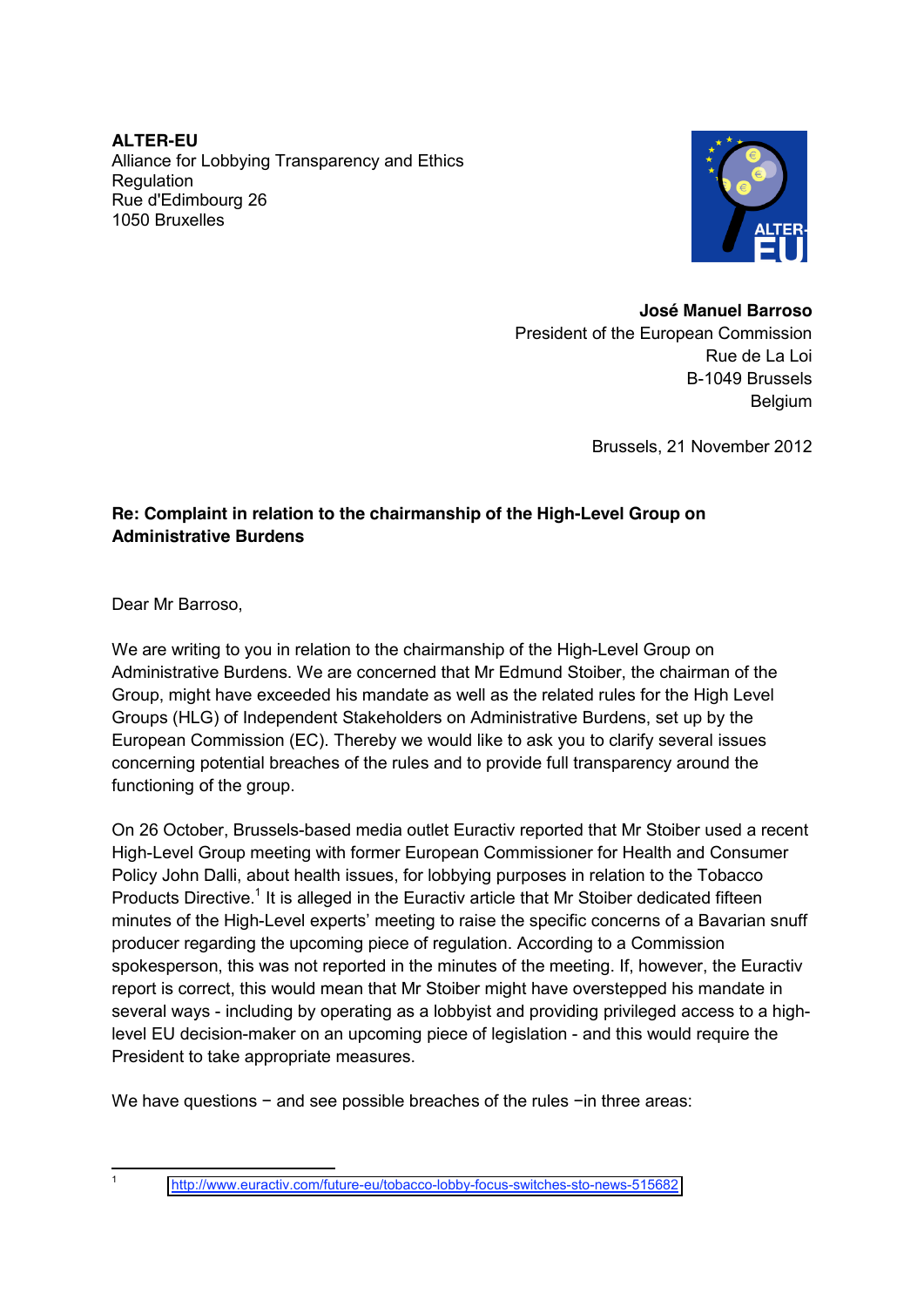### **1) Did the Commission make a written request for advice to the group on this piece of regulation?**

The rules applying to the group foresee a possibility for the chairperson to advise the Commission that it is desirable to consult the group on a specific question, stating that "the group shall not provide such advice unless being requested in writing by the Commission" (article 3.2). On the basis of the information currently available to the public, it is not clear whether Mr Stoiber was indeed asked by the Commission, in writing, to provide input and comments in relation to the Tobacco Products Directive or if he took this initiative by himself. Even if he was asked for advice, it is questionable whether addressing the issue in a meeting with the responsible Commissioner, without making notes of that discussion, is the appropriate way to provide it. Considering the reported comments<sup>2</sup> by another member of the HLG, it seems that this advice was not discussed and shared by the full group but rather that it was the result of Mr Stoiber's own initiative.

### **We would like to ask you to clarify:**

- ‐ **Whether the Commission made such a request in relation to the agenda of the meeting, and if so, to publish the related document.**
- ‐ **Whether Mr Stoiber has provided the Commission with specific written advice in relation to this issue and, if so, if that was on behalf of the HLG.**
- ‐ **What the content of the message and /or input that Mr Stoiber gave to Commissioner Dalli was.**

# **2) Is the HLG expected to provide advice on specific pieces of upcoming regulation or only on existing legislation?**

According to the available EC documents about the creation of the group,<sup>3</sup> the scope of its activities is related to the Action programme for reducing administrative burdens in the EU and the simplification of initiatives identified by the Commission work programme. The main purpose of the group, as far as relevant in relation to the Tobacco Products Directive, is to suggest which additional pieces of existing legislation could be included in the reduction programme. However, as the alleged conversation between Mr Stoiber and Commissioner Dalli is said to have focused on the revision of the Tobacco Products Directive, it did not focus on an existing piece of legislation but on a new one. Some of the members of the group have raised concerns that, by so doing, Mr Stoiber overstepped his mandate, in breach of the rules of the group.

As detailed in the Commission decision of 31 August 2007 setting up the High Level Group of Independent Stakeholders on Administrative Burdens, Brussels, 31 August 2007, C(2007)4063 [\(http://ec.europa.eu/dgs/secretariat\\_general/admin\\_burden/docs/enterprise/files/hlg2007\\_ab\\_en.pdf](http://ec.europa.eu/dgs/secretariat_general/admin_burden/docs/enterprise/files/hlg2007_ab_en.pdf) ) and the Commission decision of 17 August 2010 amending Decision 2007/623/EC setting up the High Level Group of Independent Stakeholders on Administrative Burdens (2010/C223/03) [\(http://eur](http://eur-lex.europa.eu/LexUriServ/LexUriServ.do?uri=OJ:C:2010:223:0006:0007:en:PDF)[lex.europa.eu/LexUriServ/LexUriServ.do?uri=OJ:C:2010:223:0006:0007:en:PDF](http://eur-lex.europa.eu/LexUriServ/LexUriServ.do?uri=OJ:C:2010:223:0006:0007:en:PDF) )

 <sup>2</sup> <http://www.euractiv.com/future-eu/tobacco-lobby-focus-switches-sto-news-515682> and correspondence with HLG member Jim Murray.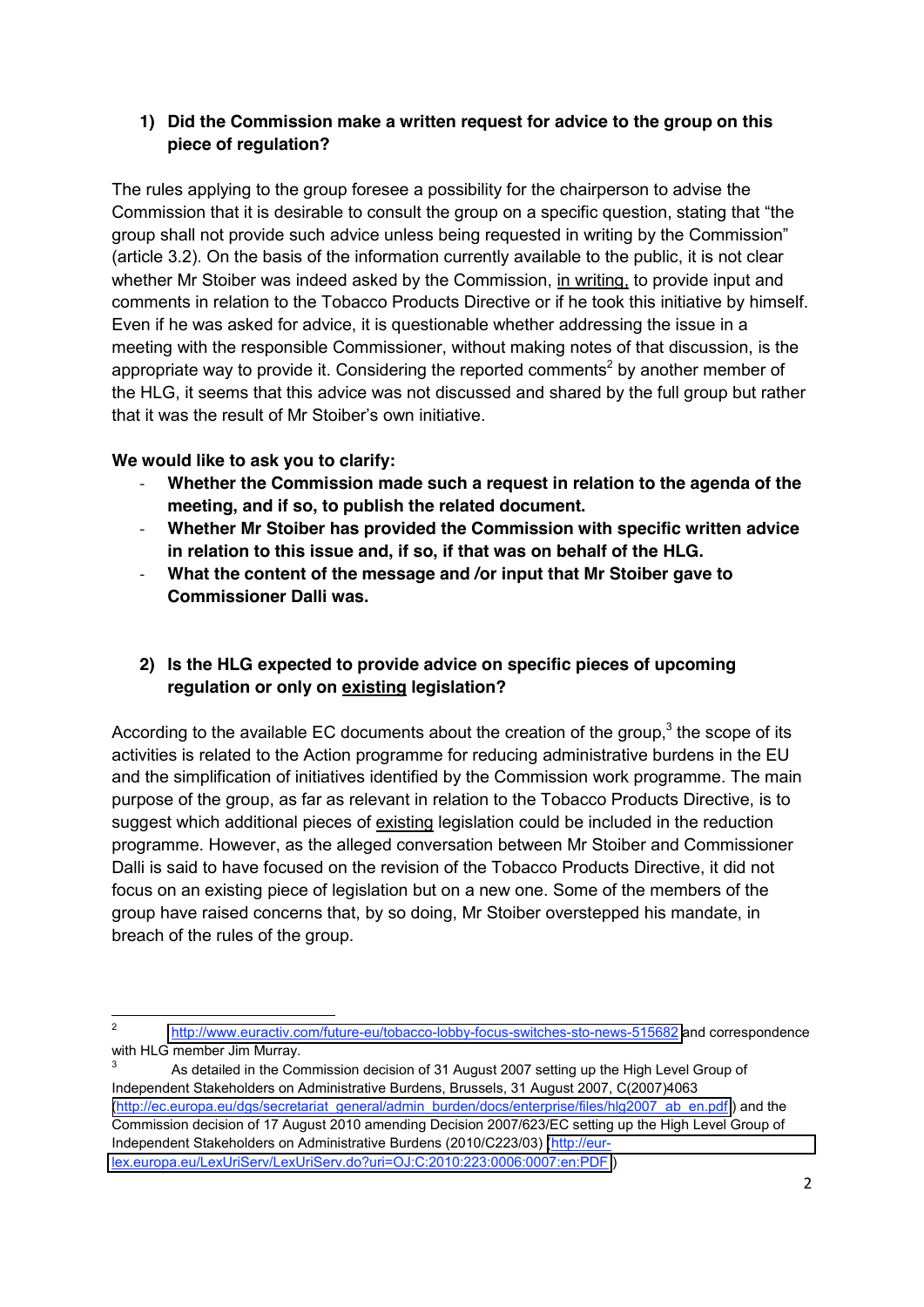**We ask you to:**

- ‐ **Clarify whether the mandate of the group includes commenting on legislation in the making, or only on existing legislation.**
- ‐ **Clarify if the rules have been breached by Mr Stoiber.**

# **3) Concerns about the misuse of the expert group meeting for lobbying purposes**

The name of the HLG suggests that it should be composed of "independent stakeholders", who respectively commit to "act in the public interest" (article 4.6). In particular, article 4.3 stresses that "the members shall be appointed in a personal capacity and shall advise the Commission independently of any outside influence in accordance with this decision." Therefore, while the group is expected to take into consideration the views of a variety of stakeholders in its undertaking, it has a clear obligation to refrain from representing specific interests. The group's success relies on members - including the chairperson - acting independently.

The reports of the meeting available to the public suggest that Mr Stoiber breached this rule, by raising the concerns of a specific company, on a specific piece of upcoming legislation, in the alleged discussion with Mr Dalli, a decision-maker of the highest level. The EC itself defines lobbying as "activities carried out with the objective of directly or indirectly influencing the formulation or implementation of policy and decision-making processes of the EU institutions". <sup>4</sup> By bringing up the concerns of a specific company in an expert groups' meeting, it is to be feared that Mr Stoiber did indeed cross the line between providing independent expertise and lobbying the Commissioner. The fact that only this case was raised during the discussion suggests that Mr Stoiber might have used his privileged access to the Commissioner for the benefits of a very specific interest – those of a private company located in Bavaria.

Also of concern, Mr Dalli – in response to the allegations of Mr Stoiber lobbying him during this meeting – stated that: "I made a comment about Stoiber's intervention which I did not consider as a lobbying attempt but as a politician bringing forward concerns of someone in his constituency".<sup>5</sup> Such an interpretation is in direct contradiction with the EC's own definition of lobbying. As Mr Stoiber is currently not performing as an elected official or politician, he is also not representing a constituency. What Mr Stoiber did is bring specific concerns from a company on a specific new piece of legislation to the decision-maker in charge. This is what the EC considers as lobbying and it is clearly not in either the mandate of the HLG or in that of Mr Stoiber in particular.

If Mr Stoiber continues to act as he reportedly did in this case, the work of the HLG could seriously be jeopardised. It could not only make it a magnet for lobbyists that disagree with upcoming legislation, instead of focussing on reducing administrative burdens related to the implementation of existing legislation. But it could also provide companies with privileged access to European Commissioners and high-level decision makers. This would be in

<sup>4</sup> [http://europa.eu/transparency-register/pdf/faq\\_en.pdf](http://europa.eu/transparency-register/pdf/faq_en.pdf)

<sup>5</sup> <http://www.europolitics.info/dalli-still-yet-to-see-incriminating-olaf-report-art344588.html>